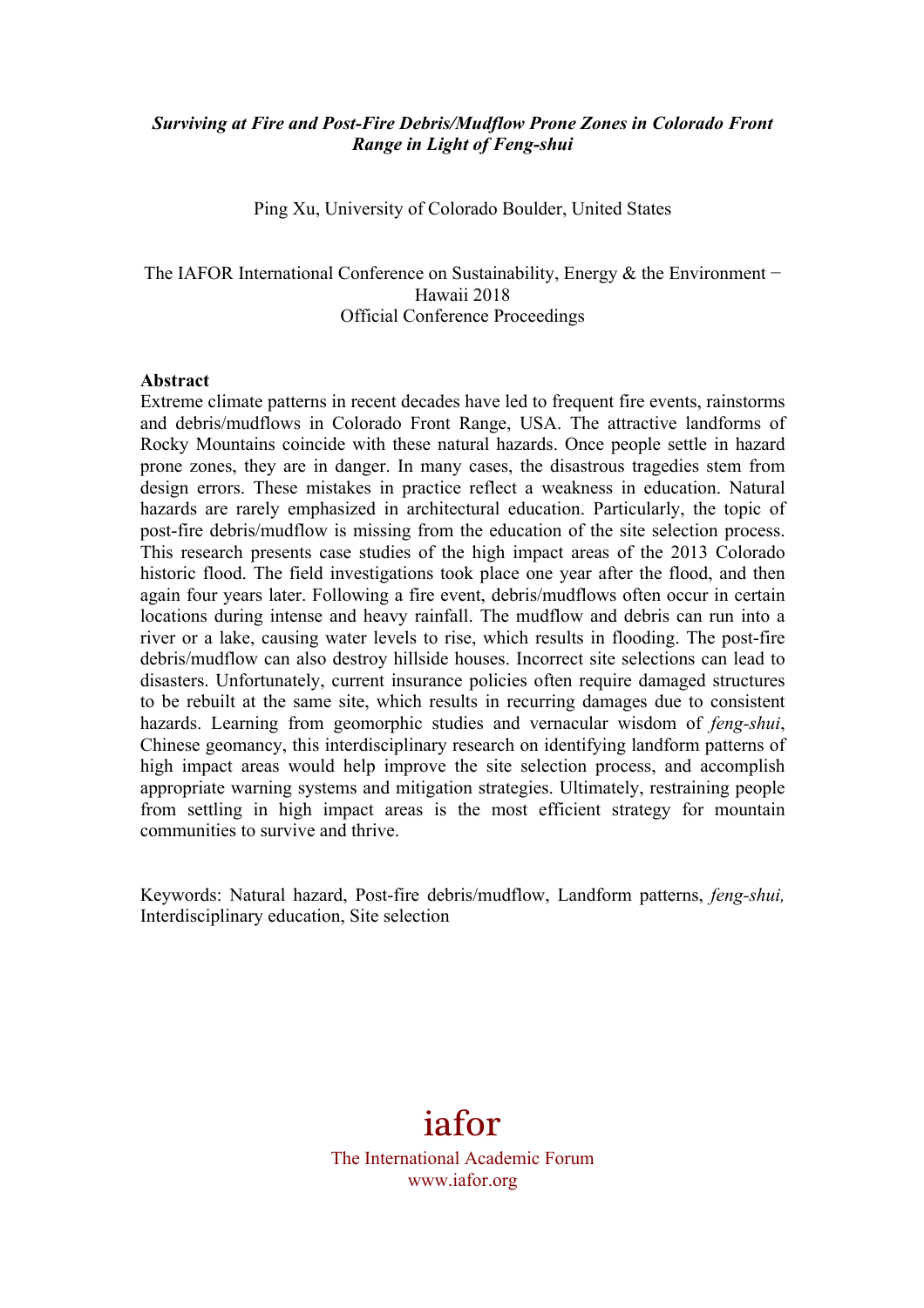#### **Introduction**

Extreme climate patterns in recent decades have led to frequent wildfires, massive rainstorms and subsequent debris/mudflows in the Colorado Front Range, USA. Climate change increases the global temperature, resulting in drier Colorado weather. Wildfires are a major threat to Rocky Mountain communities. Since 1970, the number of large fires per year has doubled and could increase another six-fold in the next two decades (Climate Central, 2013). In as soon as 50 years, the burn area could increase two to five times, engulfing almost all of the Rocky Mountain region (Baker, 2009).

Located immediately east of the Rocky Mountains, the Front Range is the economic and cultural center of Colorado. It spans to include the cities of Denver, Boulder, Fort Collins, Colorado Springs, and Pueblo (Figure 1). This region accounts for 82% of the state's population and creates 86% of its economic output (Summit Economics, 2009). As of July 1, 2015, the Front Range Urban Corridor supported 4,757,713 people, an increase of 9.78% since the 2010 United States Census. As the population of the Front Range grows, more people are moving into the wildland-urban interface zones, some of which are fire and debris/mudflow prone zones. As a result, human-caused fires have increased, and post-fire debris/mudflows frequently occur. The post-fire debris flow sequence has become a common phenomenon in mountain areas (Wells, 1987).

The debris flow, often referred to by the media as a "mudslide," can be a deadly disaster. Scientific institutions and governments currently research large-scale debris flows and develop mitigation plans. However, debris/mudflows occurring on local hillsides in wildland-urban interfaces are less researched. Local debris/mudflow events often occur suddenly. Recently, post-fire debris/mudflows in the West of the USA appear lacking an efficient warning system. Therefore, mountain residents are not prepared to deal with the impact and caught off guard. This research uses *fengshui* as an indicator to identify the landscape patterns of the post-fire debris/mudflow prone zones in the Colorado Front Range, which could be used to develop warning criteria for residential evacuation.



Rocky Mountains **Figure 1.** Location of Colorado Front Range. (Sources: Ann Dang; CSU, 2013; EB Inc., 2011; Simple Maps; UT Library)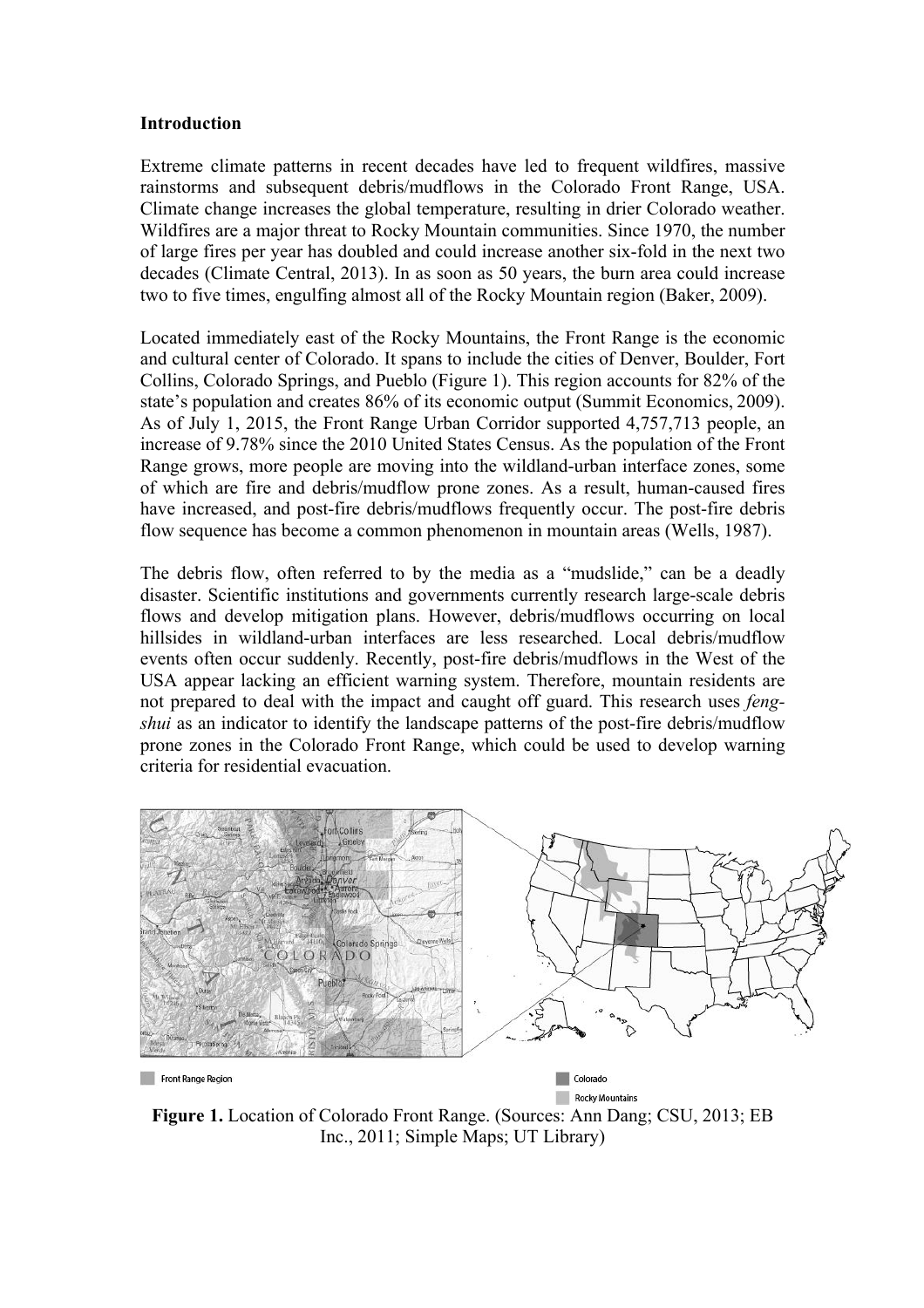The current extreme weather patterns that impact density development in the wildland-urban interface are new for most of us, therefore we lack the necessary experience and preparation. In order to adapt to climate challenges, we must first identify what the problem and impacts are, how the hazards progress, where the problem initiates, and where the high impact areas are. Vernacular methods may help identify these factors.

The Chinese have inhabited mountainous regions for thousands of years. Thirty percent of the Chinese population lives in mountainous areas, and two-fifths of the cultivated land is located in mountain regions of the country (Li, 2004). China's experience for thousands of years in adapting and surviving despite natural challenges are primarily summarized in *feng-shui* practice. *Feng-shui* is an ancient Chinese practice that harmonizes people with their environment. *Feng-shui*, directly translated to wind and water, is practiced at many scales, from mountain ranges and cities down to homes and furniture. *Feng-shui* has many schools; particularly prominent is the form school, which discusses landforms such as mountain/dragon, hill, water, and site. *Feng-shui* is used to select proper timing, a suitable location, and supportive people to sustain lives and communities by pursuing positive energy for good luck and disaster avoidance. Humans struggle to follow the laws of nature, which makes it difficult to survive in the natural environment. In Ian McHarg's book, "Design with Nature," he states that adaptations to natural laws to enhance life by promoting harmony between humans and nature (McHarg, 1969). Using the wisdom of *feng-shui*  and geomorphic study we can further understand mountain disasters and identify the high impact zones in order to prevent tragedy within the mountain community.

# **Rocky Mountain Landforms Trigger Fire**

The jagged peaks of the Rocky Mountains reach above 14,000 feet against the fair blue sky. The snow melts off the mountains into glacial lakes in which cold water fish abound. Small streams flow through canyons and verdant valleys. Forests with high tree lines above 10,000 feet brighten up in autumn. This beauty contributes to the popularity of the region but coincides with frequent natural hazards. In recent decades, these weather patterns are becoming more extreme. The 2013 historical flood killed ten people and caused nearly \$4 billion in damage across 24 counties. There were 18,147 evacuees, 1,852 homes destroyed, and 28,363 homes damaged. Many of the mountainous areas experienced fire strikes before the flood, worsening flash flooding and debris/mudflows. Lightning strikes result in wildfires, which weaken the soil. If heavy rainfall follows these wildfires, flash flooding can occur, weakening the soil further and creating optimal conditions for debris/mudflows. Many members of the community, especially mountain residents, face frustration as they continue to deal with the flood's aftermath years later (Aguilar, 2016).

# *Fire Ecology and Post-fire Landscape*

Wildfires are one of the most significant hazards in the Rockies. Fires are a major concern for residents until a few inches of snow cover the ground. Climate change and growing residential and visiting populations in fire-prone areas increase the overall likelihood of fires (Baker, 2009). According to the Intergovernmental Panel on Climate Change, warmer temperatures have also contributed to a longer and more destructive fire season. In the past 17 years, the fire season has extended by 78 days;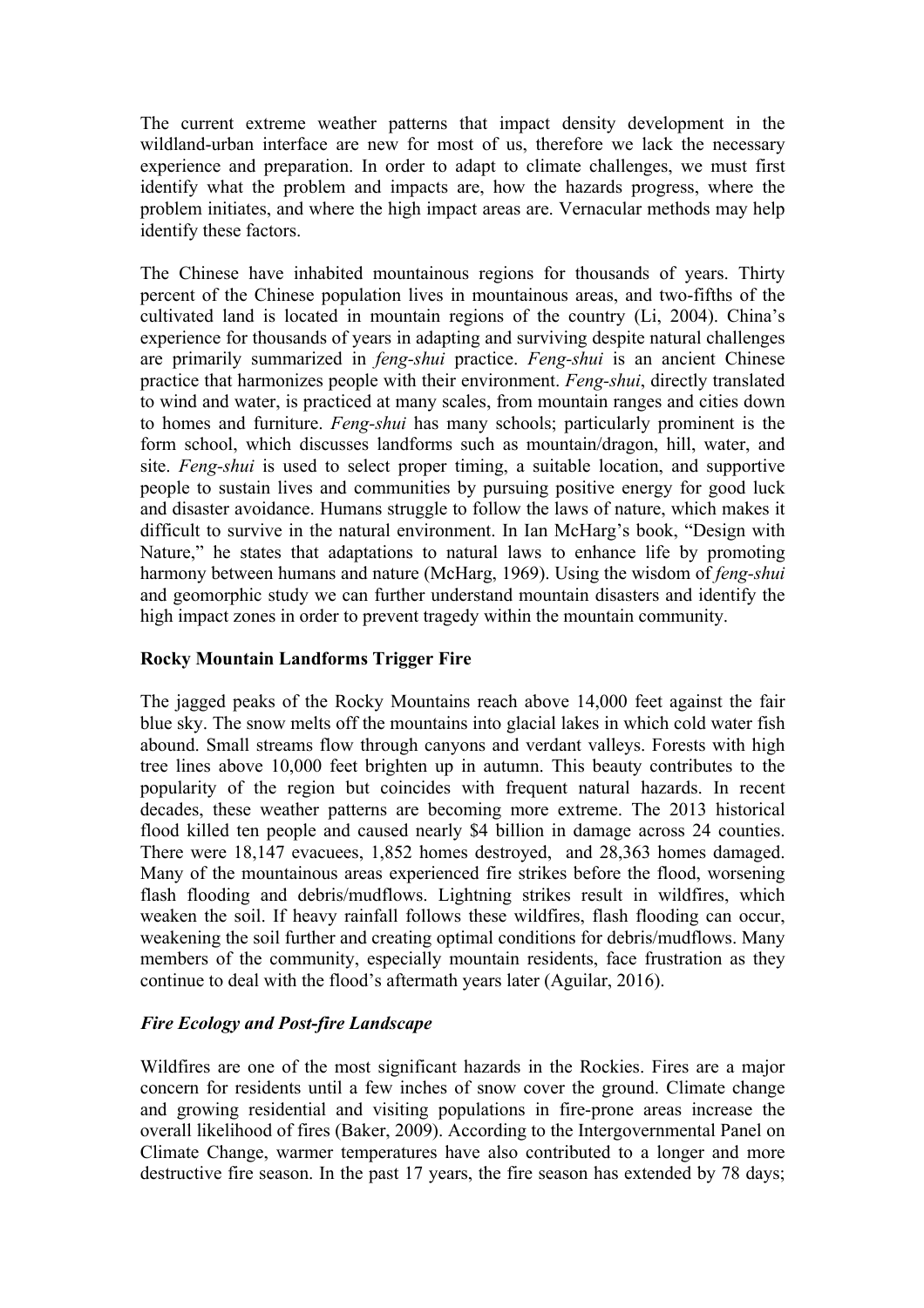the number of fires has increased fourfold; the amount of time needed to extinguish the average fire takes five times longer; and the total burn area has expanded 5.7 times (Saunders et al., 2008).

The high peaks of the Rocky Mountain Range attract lightning strikes. Lightning, an electric discharge, causes fires by striking an earth-bound object. The smoke and mist expelled by a massive forest fire can cause even more electric charges, igniting new fires many miles downwind (Dul'zon, 1996)*.* Between 2011 and 2016, three of the four largest by acreage fires were caused by lightning strikes. Although lightning can occur at any elevation, areas with steep slopes and high altitudes, often above 8,000 feet, attract the highest number lightning strikes. According to *feng-shui,* jagged mountain peaks with sharp slopes are called the fire mountains, because they experience frequent lightning strikes that spark the most fires (Jiang, 1997).

The Rocky Mountain range also triggers wind storms that spread fires over thousands of acres. Steep and rigid landforms of the Rocky Mountains at high elevations, particularly mountain crests, create these powerful wind gusts. The highest wind speeds tend to correlate with wildfires. Downslope wind storms are common in late autumn into spring along the Front Range. Downslope winds characterized by unseasonably warm temperatures are called Chinook winds, while Bora winds involve an influx of cold air and are accompanied by falling temperatures (Doesken & Roger, 2003). Canyons can form wind tunnels, increasing fire risk and spreading fire more rapidly. Colorado is the third most at-risk state for wildfires, due to the factors above (Insurance Information Institute [III], 2016). A primary criterion for site selection according to *Feng-shui* is to avoid high winds. It recommends that people do not build on the crest of hills because positive energy cannot accumulate, and strong winds will blow your good luck away.

In recent decades, the increasingly frequent fires in Colorado have led many residents to doubt the following academic theory: fire is an ecological system that plays a key role in shaping the natural landscape, and that this system should not be limited (Wuerthner, 2006). Colorado residents may align themselves more with Baker's conflicting theory: fires should be investigated on a large regional scale, with hundreds of years of temporal understanding, including the increasing human impacts on and from the system. He argues that policies should be shaped to protect the landscape and the people. In the past, fires have been seen as manageable ecological processes in a resilient ecosystem. In the Rocky Mountains, however, this idea is no longer tenable (Baker, 2009).

According to Baker, weather warming and expanding populations in mountain areas disrupt the natural cycle and substantially increase fire frequency and size. The Colorado Rockies have never experienced fire exclusion, as the Rocky Mountain landscape triggers fire events naturally. Colorado forests, in particular, take a long time to recover from fires. In the Rockies, there are few plants with seed banks to aid tree regeneration. The dry weather also impacts the recovery time; many forests are still recovering from the large fires of the 19th century (Baker, 2009).

Burned trees release large amounts of carbon dioxide and can no longer filter pollutants or produce oxygen. Inhalation of smoke and ash from large wildfires creates serious health threats for the elderly, ill, and those with heart or respiratory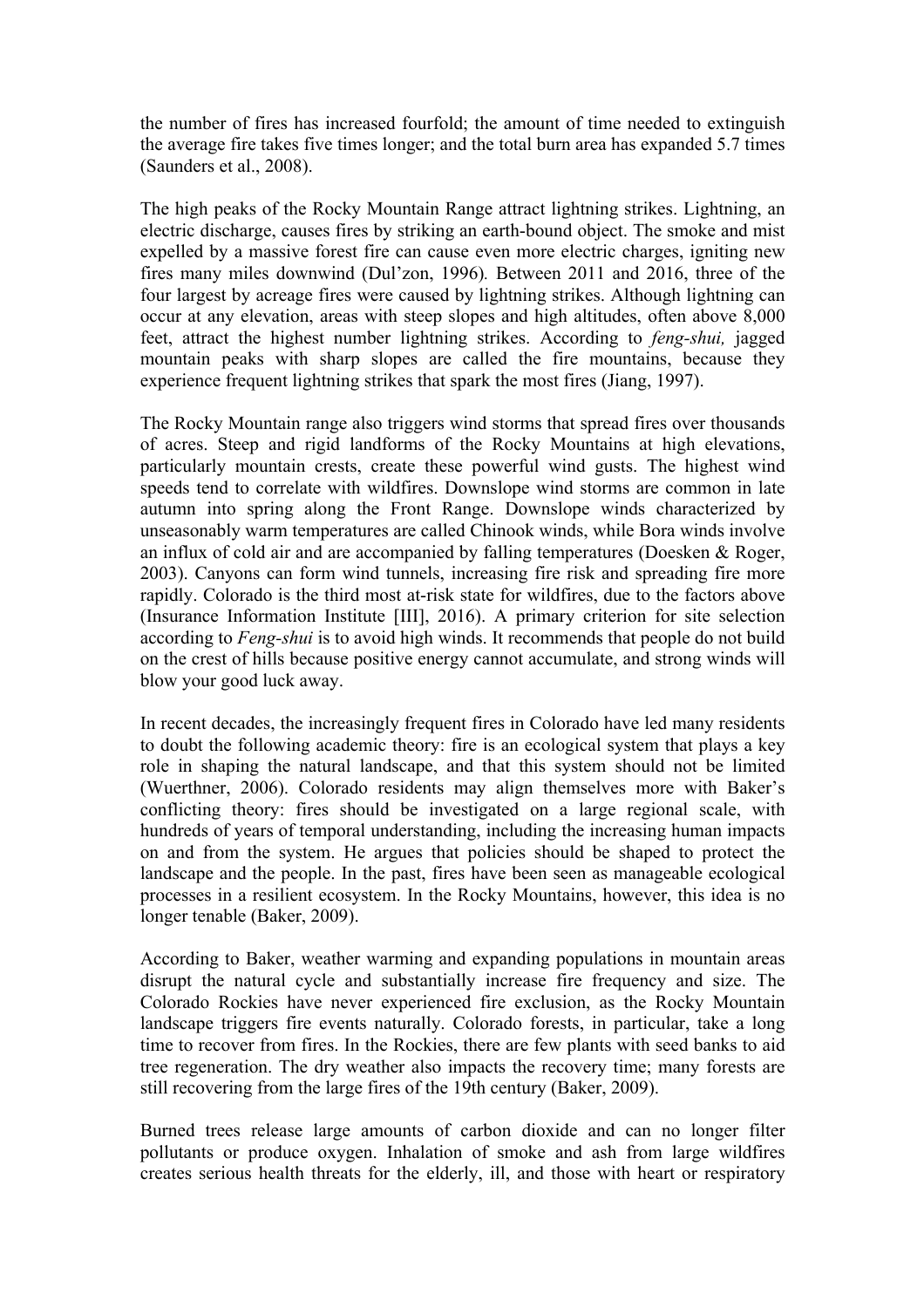conditions (Climate Central, 2013). Fires damage wildlife habitat, water quality, and mature forests and create carbon dioxide pollution. Also, the extended periods of recovery on burned slope sides leave them vulnerable to debris/mudflow disasters. Considering the potential impacts to ecological balance and human health, fires in the Front Range should be immediately extinguished.

# *Rocky Mountain Landforms Trigger Post-fire Debris/mudflows*

## *Rainstorms*

Intense and heavy rainfall is the pre-condition for debris/mudflows. Heavy summer storms often occur along the Colorado Front Range. Gulf/Subtropical Atlantic moisture merges with western winds crossing the state to generate extreme weather patterns before reaching the high mountains (Dust, 2016). Orographic lift, when the air is forced from a low elevation to a high elevation over steep terrain, also creates high precipitation storms in the mountains and canyons of the Front Range (Whiteman, 2000). Severe thunderstorms can spawn supercells, which can generate tornadoes or hail. The frequency of hail damage to crops in northeastern Colorado is quite high. With an average number of six or more hail days per year, some counties in eastern Colorado are among the most hail-prone areas in the country (Saunders et al., 2008). Another hazard related to heavy rainfall is flash flooding, including debris/mudflows. The greatest threat of flooding in Colorado is not from snow melt; rather, it is flash flooding from localized intense thunderstorms (Crespin, 2016). The intense rainfall triggered by the mountain landforms are instrumental to debris/mudflow disasters, therefore weather forecasting is a significant factor in predicting post-fire debris/mudflows.

# *Debris/Mudflows*

Residents often think living in the mountains is a way to avoid floods, but there is another water hazard -- debris/mudflows, one of the most dangerous natural hazards in mountain communities (Reneau & Dietrich, 1987). In *feng-shui* terms, it is called the "water showering head" (Jiang, 1997) and is identified as one of the evilest and deadliest factors. Based on the geomorphic study (Onda, 2004; Clark, 1987; and Reneau & Dietrich, 1987) and the author's field investigations of 2013 Colorado debris/mudflow zones, the discussion of landform patterns emphasizes three areas. The first area is the debris catchment, including the basin, surrounding mountains, and canyons where debris and runoff accumulate and debris flows are initiated. *Feng-shui* refers to this area as the "dragon." In particular, *feng-shui* recommends avoiding the mountain basins with debris, called the "sick dragon," and canyons with steep slopes and a narrow channel, called the "violent dragon" (Figure 2). The Big Thompson Canyon, CO would be identified by *feng-shui* as a violent dragon. Several houses along this canyon were destroyed during the 2013 flood (Figure 3).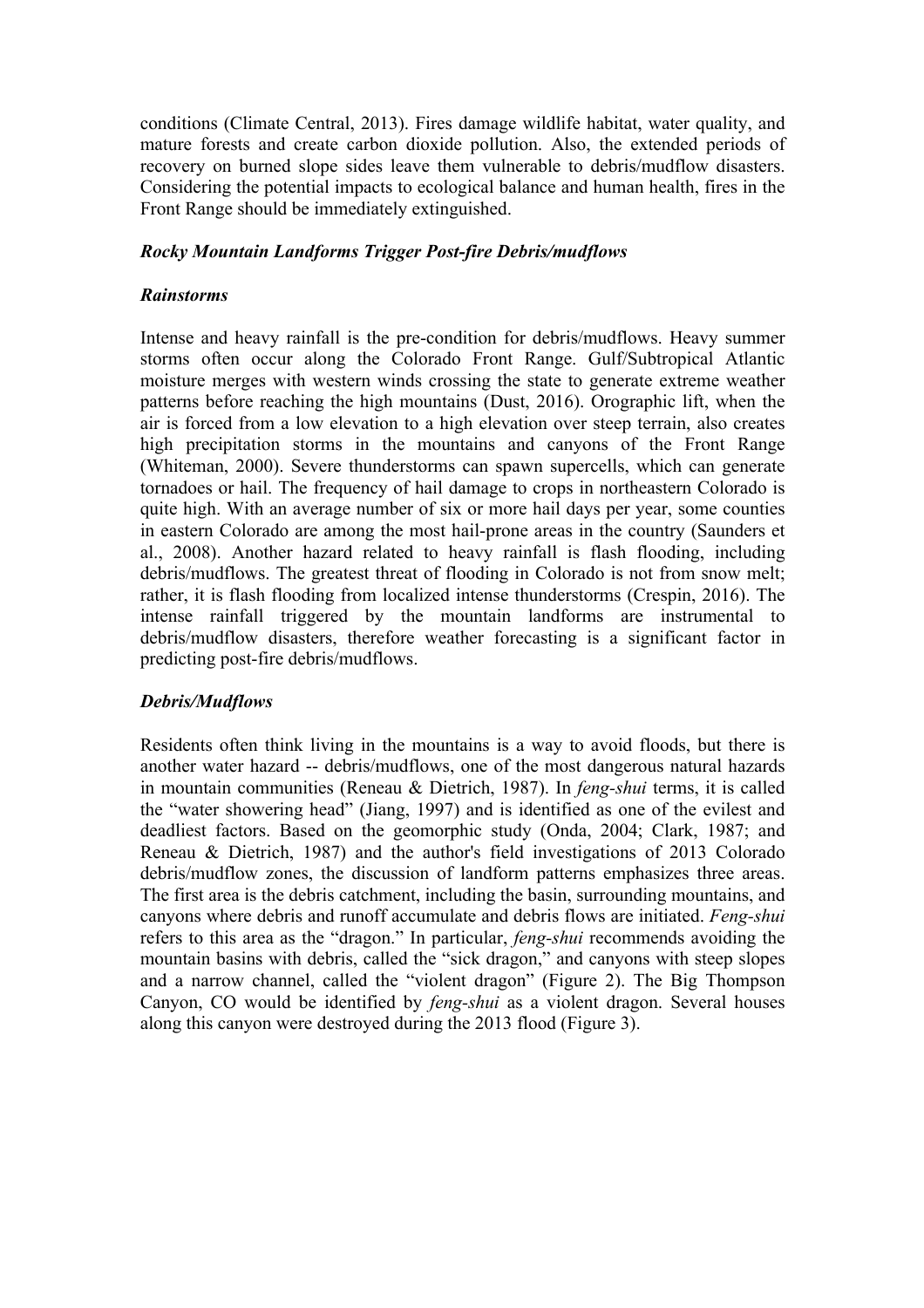

**Figure 2**: This diagram from an ancient *feng-shui* text book by Xu, Shike, represents the Violent Dragon. The black areas with zigzag patterns represent the mountain profiles, the fine lines represent the foothills, and the small circle represents the house site. (Source: Xu, Shike 1580. *Di Li Tian Ji Hui Yuan*, Chapter 5)



**Figure 3:** A dream of mountain living turns out to be a nightmare. This house in the Big Thompson Canyon was destroyed during the 2013 historical flood in Colorado. (Source: Ping Xu, 2014)

The second area is a debris flow track, which is often a water channel and the surrounding hillsides, where debris events develop, generate power, and accelerate downhill. Houses on hillsides should not be built on more than a 45% slope. According to *feng-shui*, a straight stream or river is evil, and a meandering stream or river is favorable. The area outside the meandering curve should be avoided. A dry wash with a narrow and straight channel that points directly at the site, known as a "hidden arrow," should be avoided as well. Hills with constant steep slopes, called "hills without veins," are subject to frequent flooding (Liu, 1986). The final area is the debris flow fan, a receiving or impact area, where the slope has dropped, and debris is released. *Feng-shui* recommends that the site selection process should encompass field investigations of surrounding landforms including mountains, canyons, hills, water, and the site conditions.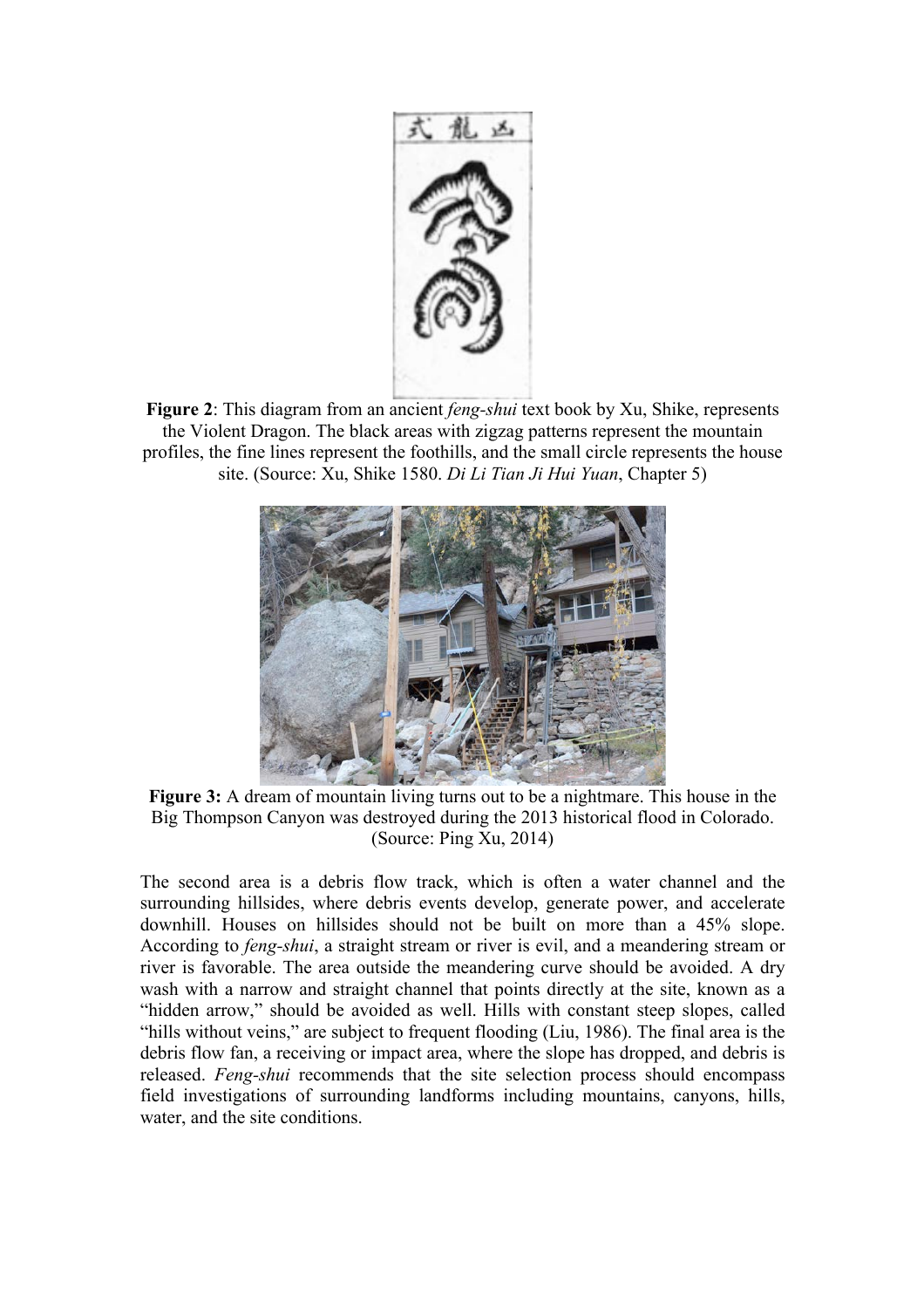## *Postfire Debris/Mudflow Sequence*

Following wildfires, there is often another hazard: The post-fire debris flow sequence. According to the author's field investigations of the 2013 flood impact zones in the canyons of the Colorado Front Range, every high-impact zone experienced a fire before the debris/mudflow, most within the three years prior. Fire changes the structure of soil, coating it in burned organic molecules and making it virtually waterproof. Two primary erosion processes cause debris flows in burned watersheds (Wells, 1987). The first process is dry ravel. The downhill movement of debris without the flow of water dams dry washes and worsens future flows. The second is the formation of rill networks--small debris flows that branch extensively with little rain. These erosions accelerate and intensify debris/mudflow disasters (Wells, 1987). After a wildfire, it is crucial to anticipate debris/mudflows. When fire burns vegetation from the mountainsides, it kills the ground cover and loosens debris. During heavy rains, the dead trees fall more readily, levering up the soil and producing more debris. The dead timber washes into a debris flow, further generating power. Geomorphic research indicates that in a debris/mudflow, a significant amount of heavy timber causes landslides and the destruction of property (Reneau & Dietrich, 1987).



**Figure 4:** Landform patterns of high impact areas of the 2013 flood. (Source: Xu, 2016a)

The author's field investigations indicate that the high-risk areas of the 2013 floods present similar landform patterns. These landform conditions led to the heaviest impacts in Jamestown and Drake during the 2013 Colorado mountain floods (Figure 4). The landform factors that create these patterns can be described as following: 1) The site, with a slope of roughly 10%, is located at a confluence area of the lower portion of a canyon, which forms a receiving zone for a debris/mudflow. 2) A small creek, originating several miles away, flows to the site through a "violent" or "ominous" canyon, which creates a zigzag shape. 3) The hillsides have a 25%-35% slope. 4) The narrow channel of the creek, which combines water, mud, sand, rocks, and dead trees, into a powerful debris/mudflow. 5) A river that points at the site and turns, called "water shooting heart" by *feng-shui,* which can have the power to destroy homes. 6) A steep hill north of the site, that experienced fires within a few years of the flood, leaving unstable soil and dead trees in its wake. These deposits developed into a local debris/mudflow that hit the site and fed into the river during intense and heavy rain.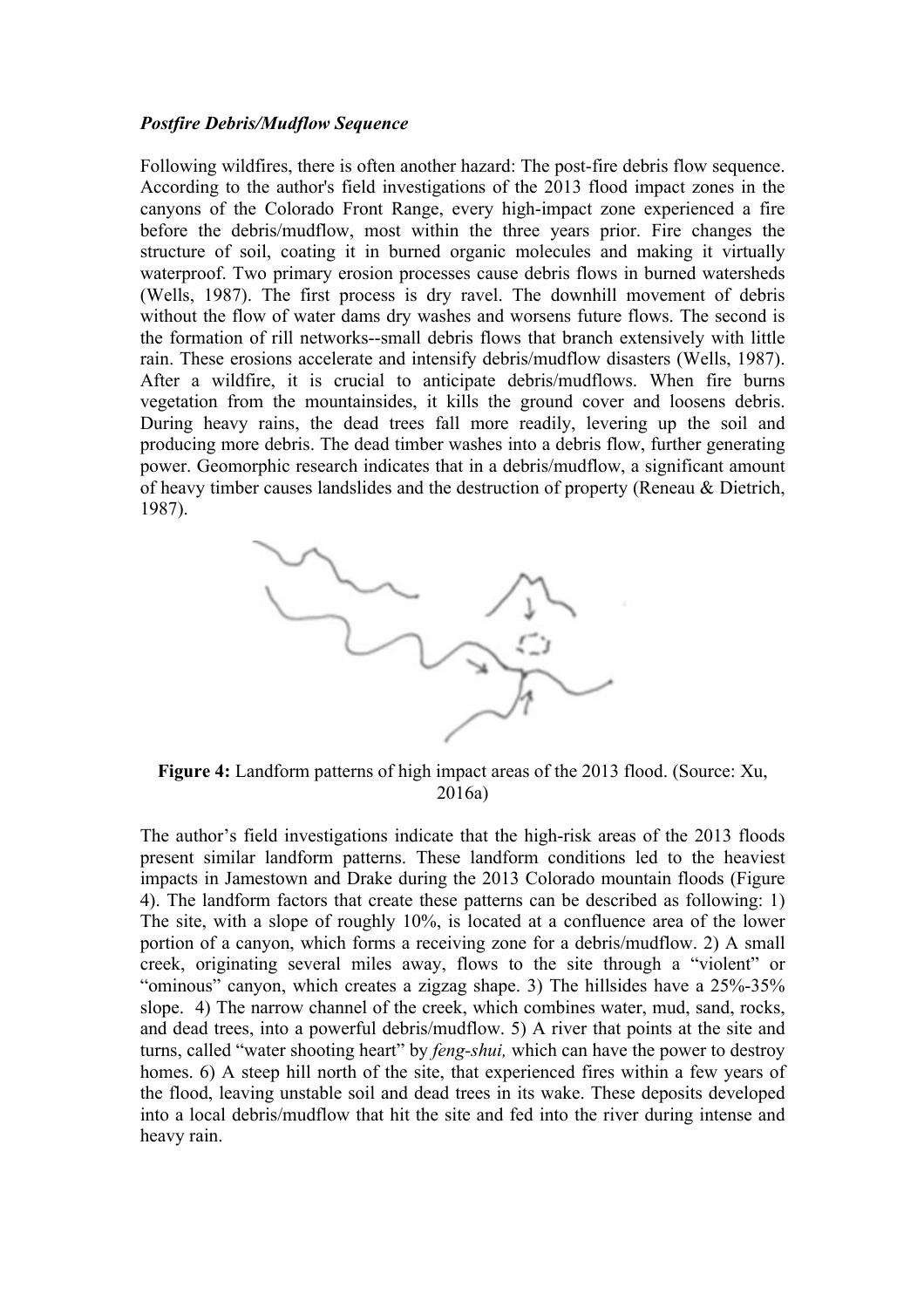The Big Elk Meadow, Lyons, was a high impact area of the 2013 post-fire debris/mudflows. Three lakes filled with mud, and many houses built on the lower hillsides or close to the lake faced flooding and debris/mudflow disasters. Additionally, a house that was affected by a fire ten years ago was destroyed completely by a debris/mudflow. In the summer of 2017, the author revisited the site. Surprisingly, a new house has already been constructed within 10 feet of the old damaged spot. This is because many existing insurance policies require damaged structures to be rebuilt at the same site, resulting in recurring damages due to landform patterns and the consistent hazards they present. Incorrect site selection can lead to disasters, and ignoring the disasters that occur does nothing to address the issue. In the next debris/mudflow disaster, it is highly likely the new house may face the same destruction as the last.

## **Wildland-Urban Interface Impacts**

Tourism, outdoor recreation and an increasing residential population in remote areas have made housing prices skyrocket as the area sees increasing human demand. People and their infrastructure have been intruding further into the wildland-urban interface, severely impacting the sensitive Rocky Mountain landscape. Eventually, the continuous development of the wilderness will destroy the appealing qualities people initially pursued. Furthermore, dreams of mountain living can turn into nightmares without thorough preparation and adaptation to natural hazards.

Fire, wind, rainstorms, and debris/mudflows are natural processes. Once humans move into areas prone to these natural hazards, disasters can destroy human life and property. Colorado wildfires have impacted hundreds of thousands of acres of land, thousands of homes, and taken several lives. In this system, humans fall victim to disasters but are also a direct contributor to the dangers. Between 2011 and 2016, of the 108 wildfires surveyed, 60% were caused by humans. As the population of the Front Range increases, particularly in the wildland-urban interface zones, so will the development of homes and infrastructure, including roads and power lines. Large trees with shallow roots can be toppled by severe winds, damaging power lines and potentially lighting a fire that will spread rapidly by the winds. There is also an increase in mountain tourism with the growing population. Campfires can quickly spread out of control, which is often the cause of Colorado fires. 64% of humancaused fires during 2011-2016 within the Front Range area were over 500 acres. Due to the high rate of human-caused fires, fire prediction analyses should include the risk factor of human-caused ignition.

Once the vegetation is stripped through fire or erosion, there is opportunity for alien seeds to grow. These invasive species compete for ground cover against native plants, monopolizing topsoil and sunlight, which can easily change the mountain landscape and the ecosystem. Since these plants are aggressive and often overgrown, they are very easy to ignite, which can lead to large wildfires. Many mountain residents choose to inhabit the hazard zones to be near wildlife and to see wildlife, but in reality they are competing against these animals for territory. Bears commonly break into cars and houses for food and mountain lions threaten human lives. Human development and infrastructure in the wild eventually drive endangered species to extinction.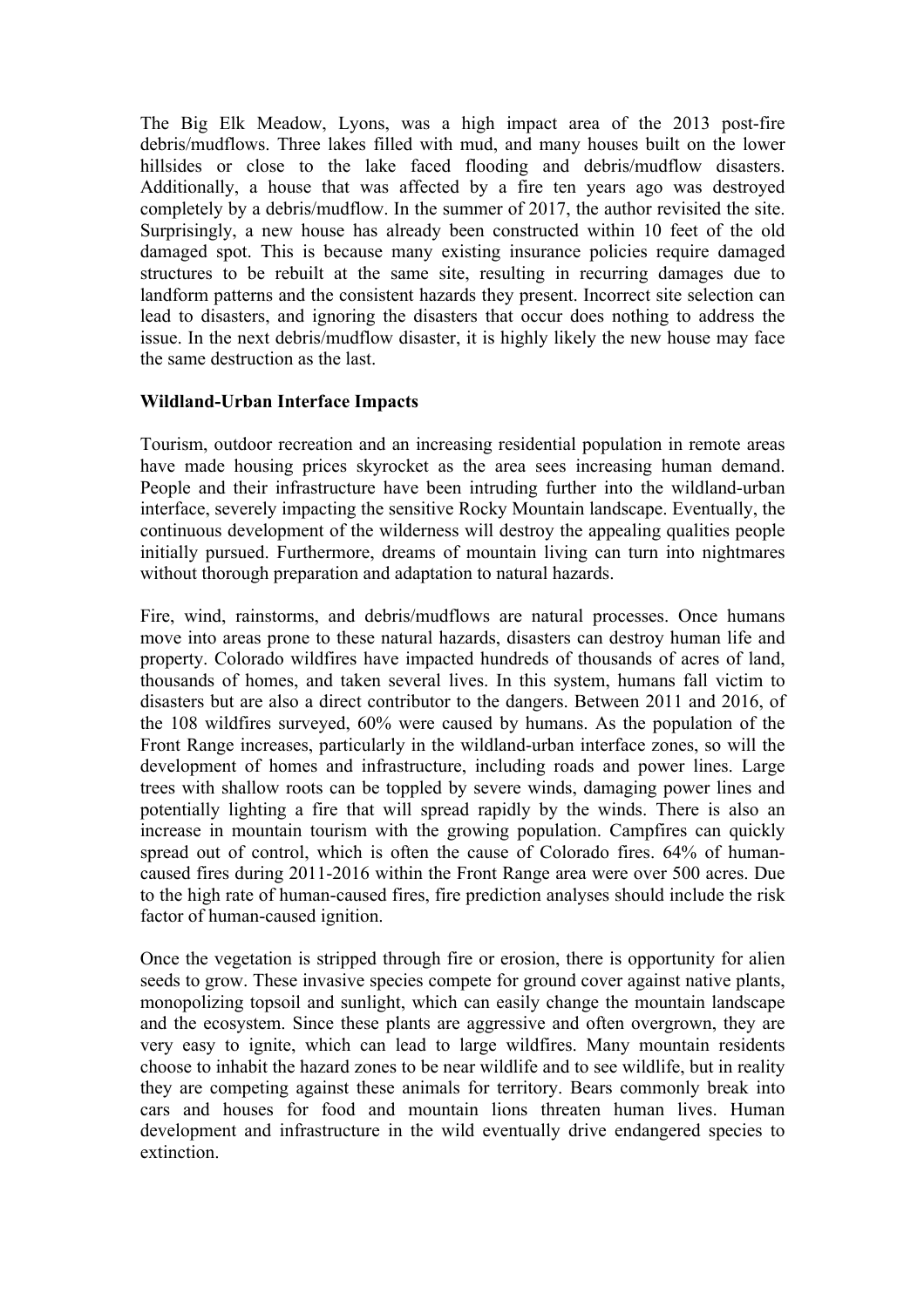Mountain residents desire privacy and their individual freedom. To have their own territory, some are willing to pay a high price and build a long driveway. Construction projects in the mountains alter the original terrain and drainage systems and often cause erosion. During heavy rainstorms, debris/mudflows can occur. Evacuating people and their pets from remote areas during fires and debris/mudflows is often very expensive, sometimes requiring helicopter assistance, and can also risk the lives of firefighters. The development of the wildland-urban interface negatively impacts the Rocky Mountain ecosystem and leads to more losses during natural disasters.

## **Conclusions**

Faced with natural disasters, humans respond with three main attitudes. The first attitude is over-optimistic; the belief that humans can have power over nature. When nature causes trouble, these people want to "beat mother nature back." However, increasingly frequent natural disasters around the world have forced people to accept that nature is more powerful than humans. The second attitude is over-pessimistic; the feeling that natural disasters are out of people's control, creating resistance to acknowledging the issue. The people with this mentality simply hope that natural disasters will not happen during their lifetime. The third attitude is that we must adapt to climate challenges to sustain our society. As Darwin posited, "*It is not the strongest of the species that survives, nor the most intelligent, but rather the one most adaptable to change"* (Darwin, 1909).

Natural systems move in periodic cycles, with good years and bad years. We have to learn to survive with natural hazards. Climate, along with racial inheritance and cultural development, ranks as one of the most crucial factors in determining the conditions of civilization (Olgyay, 1963). Natural hazards are dangerous for humans, but they are part of the ecological process. Once people settle in hazard-prone zones, they are in danger. In many cases, the disastrous tragedies stem from design errors, particularly poor site selections. Throughout history, architecture and environmental design have developed with survival strategies impacted by the forces of climatic disasters. The current fire and post-fire debris/mudflows would teach us how to survive with these hazard challenges.

According to the author's field investigations of the 2013 flood impact zones in the Colorado Front Range canyons, every high-impact zone experienced a fire before the debris/mudflow. According to the geomorphic research by Wells, fire changes the structure of soil, coating it in burned organic molecules and making it virtually waterproof. The primary post-fire erosion processes include the dry ravel -- the downhill movement of debris, which dams dry washes and worsens future flows; and the rill networks--small debris flows that branch extensively with little rain. These erosions accelerate and intensify debris/mudflow disasters during intense and heavy rainfall (Wells, 1987). After a fire, it is crucial to anticipate debris/mudflows.

Identifying landscape patterns of high impact areas of post-fire zones would help us to establish the criteria of a warning system to evacuate people from the most dangerous zones of post-fire debris/mudflows. The impact zones can be identified through three pre-conditions: 1. The landforms trigger debris/mudflows. A debris/mudflow often initiates from steep uphill landforms and basin areas in higher elevations abound with debris. The debris/flow then accelerates and generates power through a narrow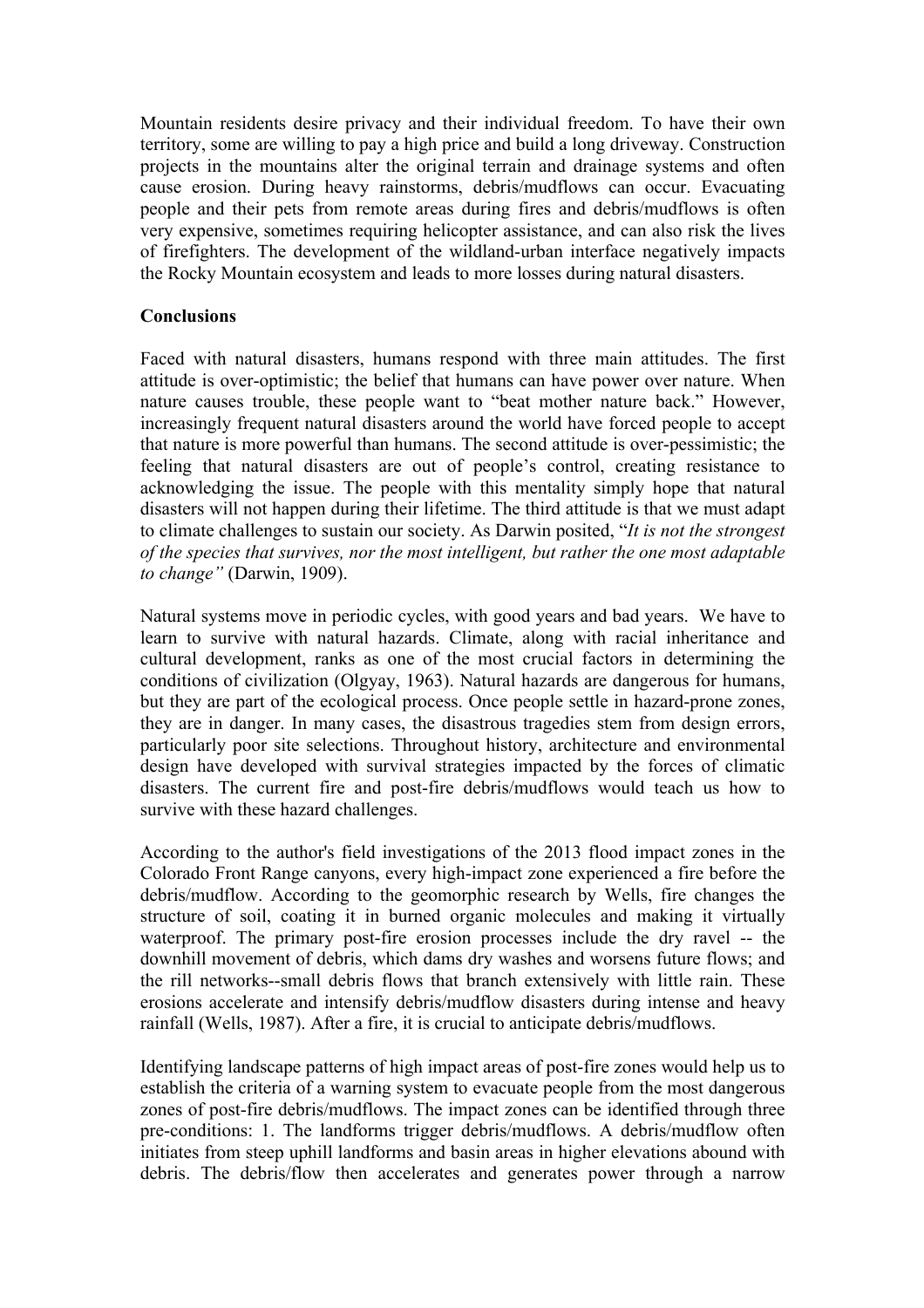channel/canyon, continuing to erode the surrounding land and accumulate debris. When the slope suddenly declines, the debris is released with the greatest impact. The high impact area is in the lower elevation, also including some hillsides; 2. The area experiences a wildfire strike, particularly at a higher elevation, which accelerates and amplifies the debris/mudflow process; and 3. The impact zone, including the higher elevation area, receives heavy and constant rainfall.

The information from the three pre-conditions contributes to the predictability of the post-fire debris/mudflow warning method. First, after a wildfire, all areas are well mapped by government institutions. Second, by following the criteria of landscape patterns, the potentially dangerous zones of debris/mudflows can be identified. These areas can be mapped manually or by digital GIS mapping. Third, the reliable weathercast system provides warning for heavy and constant rainfall. Therefore, after a wildfire, the local government should warn people to be prepared for a post-fire debris/mudflow strike. When weather forecasting reports heavy and constant rainfall, people living in the hazard-prone zones should be asked to evacuate immediately before the storm, as the post-fire debris/mudflow can be too fast to escape. It is common for flooding to occur after a wildfire, as debris flows into creeks and rivers, raising the water level. The debris/mudflow on the hillside also can also be a deadly disaster: Leveling houses, toppling trees, and in worst case scenarios even taking lives.

Humans have inhabited mountains throughout history. Over generations, they learned how to survive in challenging environments. A wise site selection would help people to avoid danger. Combining scientific study and *feng-shui* practice, the following criteria would help people to select a site for their mountain home, and provide specific factors to identify the potential hazard zones of post-fire debris/mudflows.

*Mountain range and canyon (Dragon).* First, people should look and evaluate the mountain range and canyon. *Feng-shui* refers to this area as the "dragon." In particular, *feng-shui* recommends avoiding the mountain basin with debris, the "sick dragon," and the canyon with steep slopes and a narrow channel, the "violent dragon."

*Hills.* Housing in hilly regions should be constructed with caution. Areas above 8,000 feet in elevation, particularly on mountain crests and hill peaks, are susceptible to lightning, high winds, and wildfires. Furthermore, steep slopes over 25% grade, mountain basins, and downhill areas should be avoided because they can trigger debris/mudflows. People should evacuate from houses built on the lower end of a straight gulley, or with a dry wash behind or directed towards the site, referred to in *feng-shui* as "the hidden arrow" (Xu, 2016b).

*Water: river, creek, and dry wash. Feng-shui* advises people to avoid construction on sites near water because of its vulnerability to debris/mudflows and floods. Houses should not be constructed near the confluence of two rivers. Sites outside the curve of a river with a channel pointing directly at the house, called "water shoot the heart" in *feng-shui*, are particularly dangerous and residents should prepare for evacuation in the case of a debris flow.

**Site.** Feng-shui also advises people to have a comprehensive analysis of the surrounding landforms. Flat areas that have a 10% slope on the downhill side of a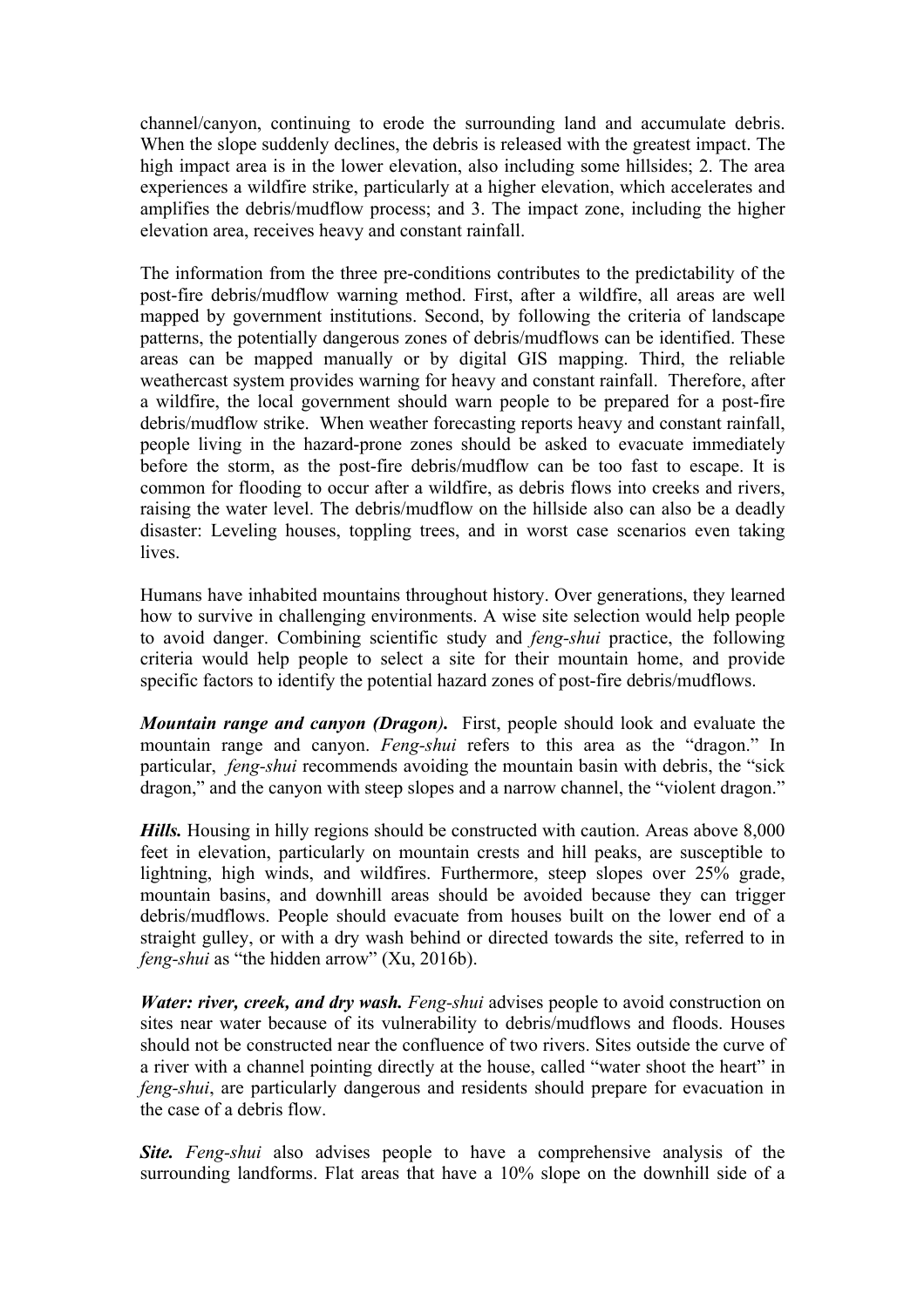creek or dry wash can be a receiving or impact area of debris/mudflows. Low points in the landscape are susceptible to flooding. Dense forests have a high risk of wildfires. Additionally, the highest impact areas often have the combination of landform patterns: a zigzag canyon with a hillside over 25% grade, a river that flows toward the site, the confluence of two rivers, and a local steep hill that was recently affected by a fire. People located in such areas should immediately evacuate after preconditions are observed.

Natural hazards are dangerous for humans, but they are part of the ecological process and only become disasters when they affect human life and property. With increasingly extreme weather conditions and growing populations, Colorado wildfires and post-fire debris/mudflows will continue to occur frequently. Nature is hard to control, but human behavior can be modified. Human development and populations are impacted by, but also contribute to, the causes of these disasters. The wildlandurban interface expansion negatively impacts the Rocky Mountain ecosystem and results in more damages from these hazards. Pushing populations and infrastructure away from hazard zones and ecologically vulnerable areas would be an effective strategy for adapting to climate challenges and sustaining the Rocky Mountain ecosystem for future generations.

## **Acknowledgements**

The IMPART Award of the University of Colorado at Boulder supports this research. This grant encourages cultural diversity and undergraduate student involvement in research. Particularly, the author would like to thank Jenice Forrister for helping to edit this paper.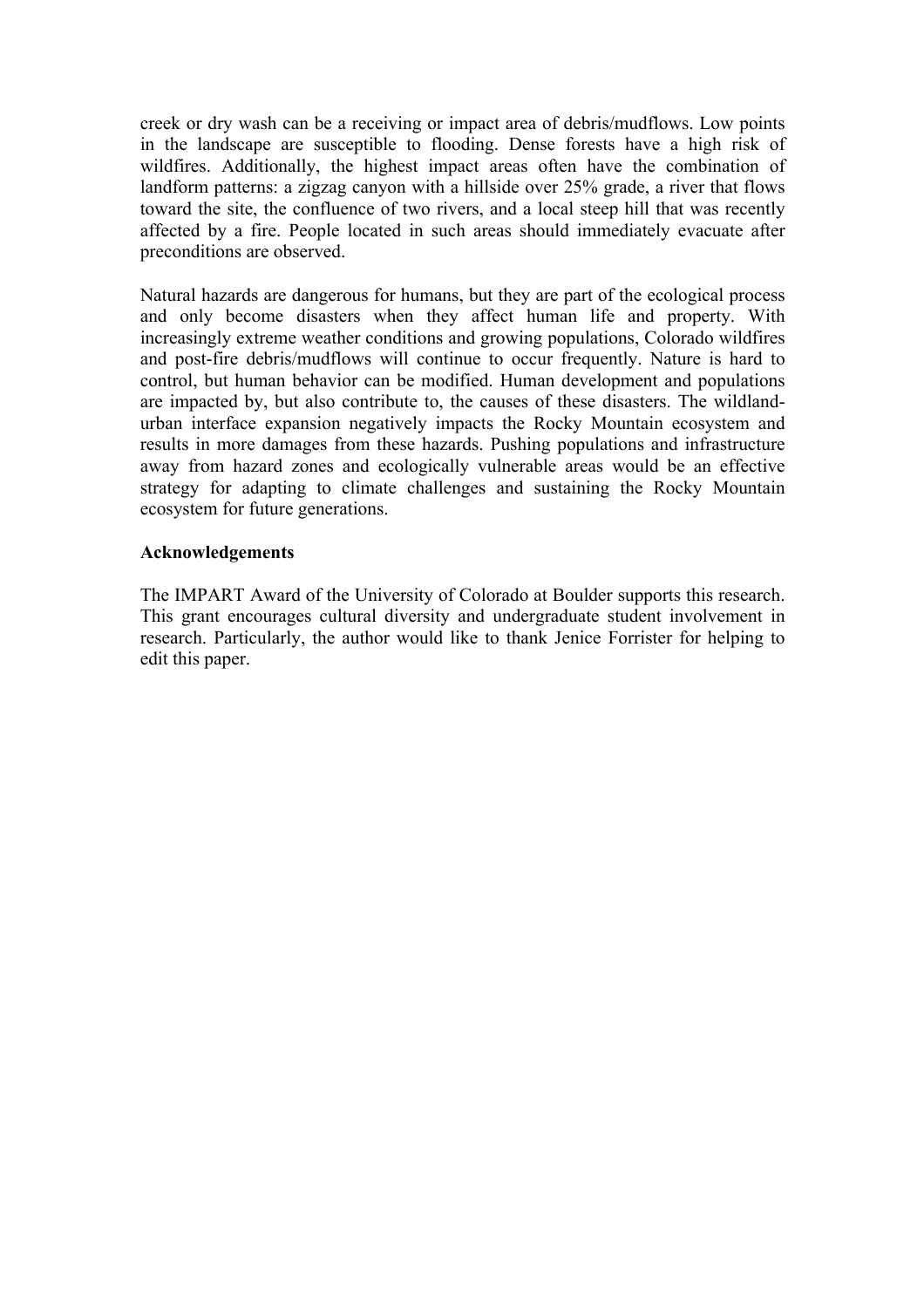#### **References**

2010 United States Census. (2017). OLPC Wiki. https://en.wikipedia.org/wiki/2010 United States Census

Aguilar, J.Two years later, 2013 Colorado floods remain a "nightmare" for some. http://www.denverpost.com/2015/09/12/two-years-later-2013-colorado-floodsremain-a-nightmare-for-some/

Baker, W. L. (2009). *Fire ecology in rocky mountain landscapes*. Washington, Covelo, London: Island Press.

Clark, G. M. (1987). *Debris slide and debris flow historical events in the Appalachians south of the glacial border.* Debris Flow/Avalanches: Process, Recognition, and Mitigation, ed J. E. Costa and G. F. Wieczorek. The Geological Society of America: Boulder, CO, pp. 125-138

Climate Central (2013, October 25). Report: Wildfires & air pollution, a hidden hazard. *Climate Central*. http://www.climatecentral.org/news/ report-wildfires-andair-pollution-a-hidden-hazard-16651

Crespin (2016, March 28). *Hazard: Wind Hazards*. https://planningforhazards.com/file/678/download?token=MXCUxkhc

Doesken, N. J. & Roger, A. P. (2003). *Colorado Climate.*  https://ccc.atmos.colostate.edu/pdfs/wy2003.pdf

Dul'zon, A.A. (1996). *Lightning as a source of forest fires, combustion, explosion, & shock waves.* Springer, New York. 32 (5), 134–142.

Dust, D. (2016). *Hydroclimatology of the Colorado Front Range*. http://warnercnr.colostate.edu/~ellenw/front\_range/hydro.php

EB Inc. (2011). *Principal Features of the Rocky Mountains.* https://s-media-cacheak0.pinimg.com/originals/c7/f6/f4/c7f6f4cde032e4e1d4d1e6516d8de9dc.gif

Insurance Information Institute (2016). *Wildfires*. http://www.iii.org/factstatistic/wildfires.

Jiang, W. (1997). *Model landform subjects.* Taipei, Taiwan: Yi Qun bookstore (In Chinese).

Li, T. (2004) "Mountain hazards in China." *Mountain Geomorphology,* ed. P. Owens and Olav Slaymaker, 219-241. London: Arnold.

Liu, J. (1986). *The collection of the ancient texts* (reprinting 50 historical famous masterworks from 200 BC to 1600 AD). Taipei, Taiwan: Fu Li Publisher. (In Chinese).